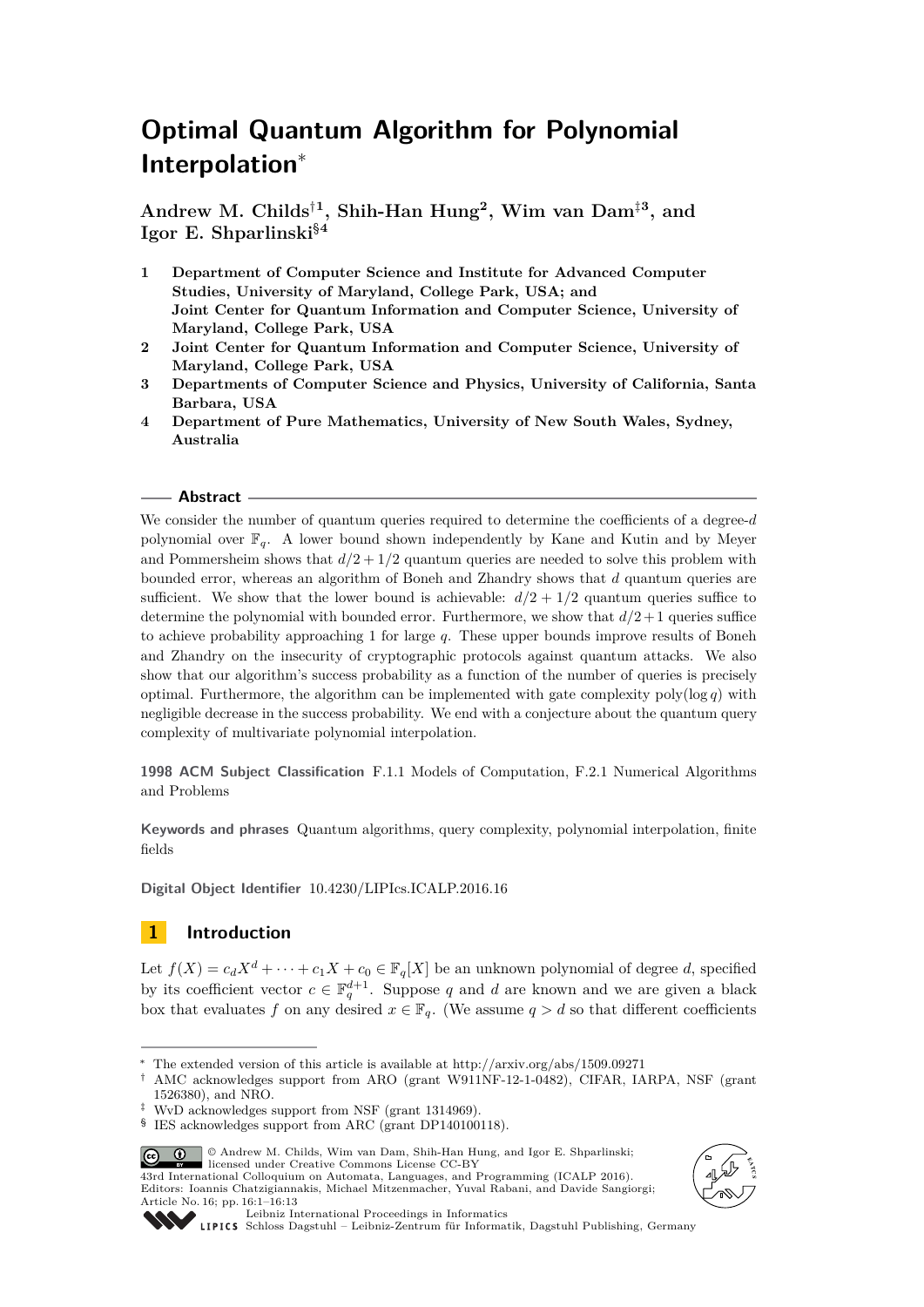#### **16:2 Optimal Quantum Algorithm for Polynomial Interpolation**

correspond to distinct functions  $f: \mathbb{F}_q \to \mathbb{F}_q$ .) In the *polynomial interpolation problem*, our goal is to learn  $f$  – that is, to determine the vector  $c$  – by querying this black box. We would like to determine how many queries are required to solve this problem.

The classical query complexity of polynomial interpolation is well known:  $d + 1$  queries to *f* are clearly sufficient and are also necessary to determine the polynomial, even with bounded error. Shamir [\[17\]](#page-12-1) used this fact to construct a cryptographic protocol that divides a secret into  $d+1$  parts such that knowledge of all the parts can be used to infer the secret, but any *d* parts give no information about the secret. The security of this protocol relies on the fact that if *f* is chosen uniformly at random, and if we only know *d* function values  $f(x_1), \ldots, f(x_d)$ , then we cannot guess the value  $f(x_{d+1})$  for a point  $x_{d+1} \notin \{x_1, \ldots, x_d\}$ with probability greater than  $1/q$  (that is, there is no advantage over random guessing). This example motivates understanding the query complexity of polynomial interpolation precisely, since a single query can dramatically increase the amount of information that can be extracted.

The quantum query complexity of polynomial interpolation has also been studied previously. Kane and Kutin [\[9\]](#page-12-2) and Meyer and Pommersheim [\[12\]](#page-12-3) independently showed that  $d/2+1/2$  quantum queries are needed to solve the problem with bounded error. Furthermore, Kane and Kutin conjectured that  $d+1$  quantum queries might be necessary. This was refuted by Boneh and Zhandry, who showed that *d* quantum queries suffice to solve the problem with probability  $1 - O(1/q)$  [\[3\]](#page-12-4). (While the notation  $O(\cdot)$  only indicates an asymptotic upper bound on the absolute value, we sometimes write  $1 - O(·)$  to indicate a bound on a quantity that is at most 1.) To show this, they described a 1-query quantum algorithm that determines a linear polynomial with probability  $1 - O(1/q)$ . The result for general d follows because *d* − 1 classical queries can be used to reduce the case of a degree-*d* polynomial to that of a linear polynomial. However, this work left a substantial gap between the lower and upper bounds.

Here we present an improved quantum algorithm for polynomial interpolation. We show that the aforementioned lower bounds are tight: with *d* fixed,  $k = d/2 + 1/2$  queries suffice to solve the problem with constant success probability. While the success probability at this value of *k* has a *q*-independent lower bound, it decreases rapidly with *k*, scaling like 1*/k*!. This raises the question of how the success probability increases as we make more queries. We show that there is a sharp transition as k is increased: in particular, with  $k = d/2 + 1$ queries, the algorithm succeeds with a probability that approaches 1 for large *q*.

Our algorithm is motivated by the pretty good measurement (pgm) approach to the hidden subgroup problem (HSP) [\[1\]](#page-12-5). In this approach, one queries the black box on uniform superpositions to create *coset states* and then makes entangled measurements on several coset states to infer the hidden subgroup. As in the pgm approach (and in other approaches to the hsp using the so-called standard method), our algorithm makes nonadaptive queries to the black box and performs collective postprocessing. Also, similarly to previous analysis of the pgm approach, we can express our success probability in terms of the number of solutions of a system of polynomial equations.

However, our approach to polynomial interpolation also has significant differences from the pgm approach to the hsp. In particular, we introduce a different way to query the black box that simplifies both the algorithm and its analysis. In the pgm approach, we query the black box on a uniform superposition and then uncompute uniform superpositions over certain sets. For polynomial interpolation, we instead query a carefully-chosen non-uniform superposition of inputs so that the subsequent uncomputation is classical. Furthermore, the success probability of our method is higher, and its analysis is more straightforward, than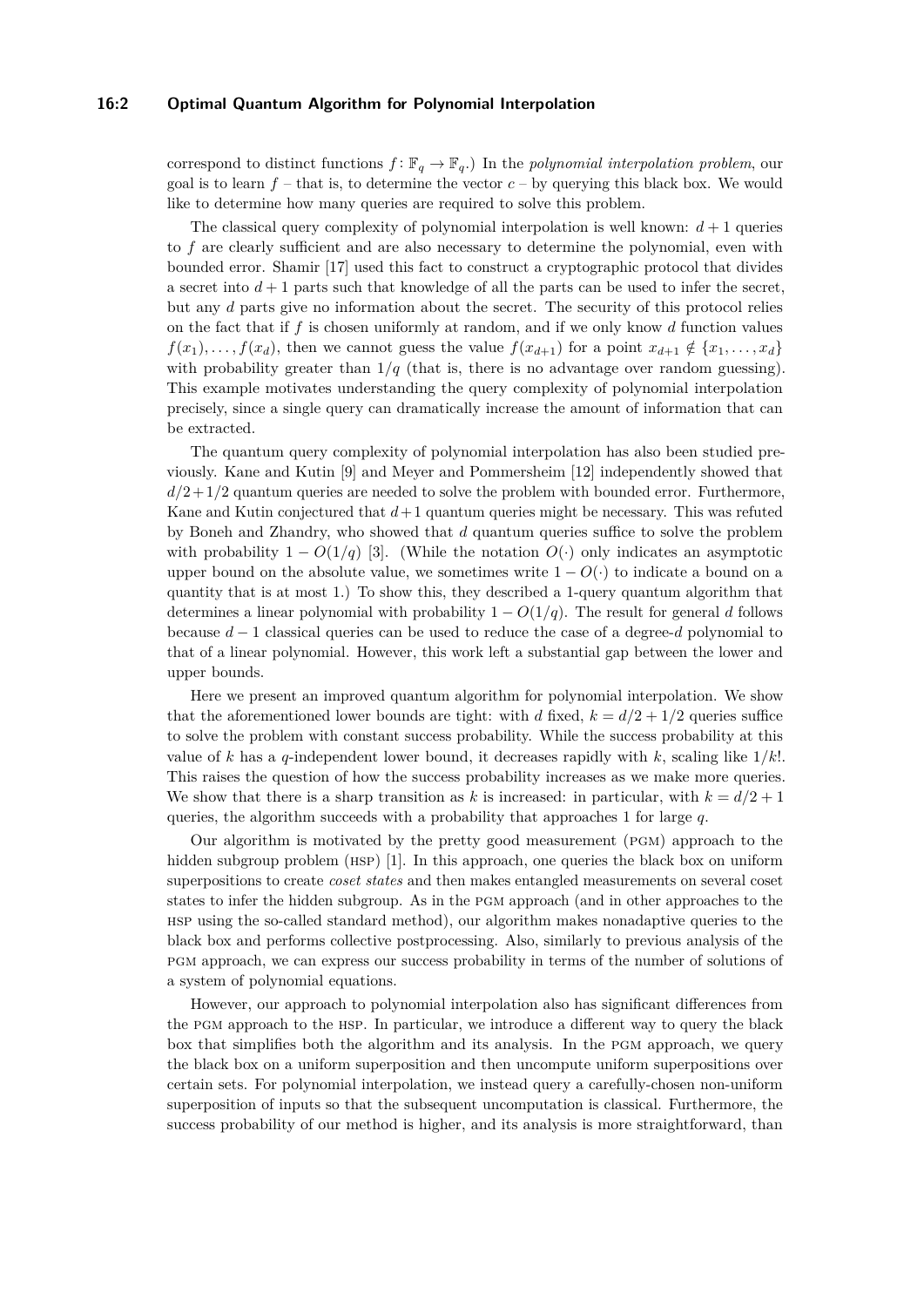if we used a direct analog of the pgm approach. We hope that these techniques will prove useful for other quantum algorithms, perhaps for the hidden subgroup problem or for other applications of the pgm approach [\[5,](#page-12-6) [7\]](#page-12-7).

We also show that our strategy is precisely optimal: for any number of queries *k*, we describe a *k*-query algorithm with the highest possible success probability. We give a simple algebraic characterization of this success probability, as follows.

<span id="page-2-0"></span>I **Theorem 1.** *The maximum success probability of any k-query quantum algorithm for interpolating a polynomial of degree <i>d over*  $\mathbb{F}_q$  *is*  $|R_k|/q^{d+1}$ *, where*  $R_k := Z(\mathbb{F}_q^k \times \mathbb{F}_q^k)$  *is* the range of the function  $Z \colon \mathbb{F}_q^k \times \mathbb{F}_q^k \to \mathbb{F}_q^{d+1}$  defined by  $Z(x,y)_j := \sum_{i=1}^k y_i x_i^j$  for  $j \in$  $\{0, 1, \ldots, d\}.$ 

We present an explicit quantum algorithm that achieves this success probability, and we show that no algorithm can do better. We establish optimality with an argument based on the dimension of the space spanned by the possible output states, which appears to be distinct from arguments using the two main approaches to proving limitations on quantum algorithms, the polynomial and adversary methods. Instead, our approach is closely related to a linear-algebraic lower bound technique of Radhakrishnan, Sen, and Venkatesh [\[16\]](#page-12-8) and to the "rank method" of Boneh and Zhandry [\[3\]](#page-12-4).

We characterize the query complexity by proving bounds on  $|R_k|$ , as follows.

<span id="page-2-1"></span>I **Theorem 2.** *For any fixed positive integer d, the success probability of Theorem [1](#page-2-0) is* (i)  $|R_k|/q^{d+1} = \frac{1}{k!}(1 - O(1/q))$  *if d is odd and*  $k = \frac{d}{2} + \frac{1}{2}$ *, and* (ii)  $|R_k|/q^{d+1} = 1 - O(1/q)$  *if d is even and*  $k = \frac{d}{2} + 1$ *.* 

To show the former bound, we explicitly characterize the possible  $(x, y) \in \mathbb{F}_q^k \times \mathbb{F}_q^k$  such that  $Z(x, y)$  takes a particular value. We prove the latter bound in a completely different way, using a second moment argument.

Theorem [2](#page-2-1) shows that the success probability has a sharp transition as a function of  $k$ , from subconstant for  $k < d/2 + 1/2$  (by known lower bounds [\[9,](#page-12-2) [12\]](#page-12-3)), to a (*d*-dependent) constant for  $k = d/2 + 1/2$ , to  $1 - o(1)$  for  $k = d/2 + 1$ . Note that since k must be an integer, the success probability varies differently with *k* depending on whether *d* is odd or even. For fixed even *d*,  $k = d/2 + 1$  queries give success probability  $1 - o(1)$ , whereas  $k = d/2$ queries give success probability  $o(1)$ . For fixed odd *d*, the success probability is  $o(1)$  for  $k = d/2 - 1/2$  and constant for  $k = d/2 + 1/2$ . To achieve higher success probability, we can make  $k = d/2 + 3/2$  queries and treat f as a polynomial of degree  $d + 1$  with  $c_{d+1} = 0$ , giving success probability  $1 - o(1)$ .

In light of these results, polynomial interpolation is reminiscent of the task of computing the parity of *n* bits, where the classical query complexity is  $n$  (even for bounded error) and the quantum query complexity is  $n/2$  [\[2,](#page-12-9) [8\]](#page-12-10). More generally, a similar factor-of-two improvement is possible for the oracle interrogation problem, where the goal is to learn the entire *n*-bit string encoded by a black box [\[18\]](#page-12-11). However, polynomial interpolation is qualitatively different in that the oracle returns values over  $\mathbb{F}_q$  rather than  $\mathbb{F}_2$ . Note that for the oracle interrogation problem over  $\mathbb{F}_q$ , one can only achieve speedup by a factor of about  $1 - 1/q$  [\[3\]](#page-12-4)\*Section 4, which is negligible for large q.

Our algorithm improves results of Boneh and Zhandry giving quantum attacks on certain cryptographic protocols [\[3\]](#page-12-4). For a version of the Shamir secret sharing scheme [\[17\]](#page-12-1) where the shares can be quantum superpositions, their *d*-query interpolation algorithm shows that a subset of only *d* parties can recover the secret. Our algorithm considerably strengthens this, showing that a subset of  $d/2 + 1/2$  parties can recover the secret with constant probability,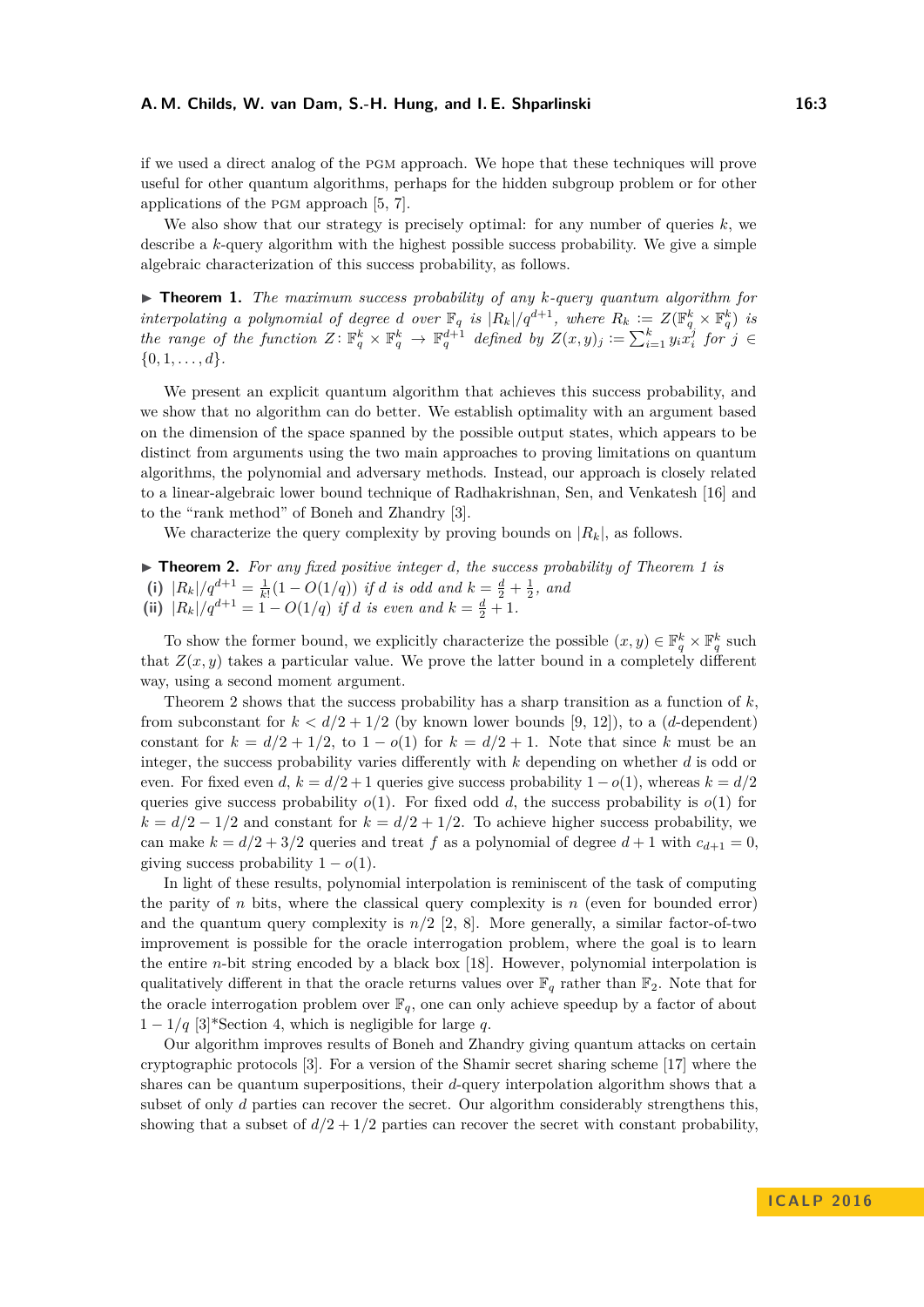#### **16:4 Optimal Quantum Algorithm for Polynomial Interpolation**

and  $d/2 + 1$  can recover it with probability  $1 - O(1/q)$ . Boneh and Zhandry also formulate a model of quantum message-authentication codes (macs), where the goal is to tag messages to authenticate the sender. Informally, a mac is called *d*-time if, given the ability to create *d* valid message-tag pairs, an attacker cannot forge another valid message-tag pair. Boneh and Zhandry show that there are  $(d+1)$ -wise independent functions that are not  $d$ -time quantum MACs. Our result improves this to show that there are  $(d+1)$ -wise independent functions that are not  $(d/2 + 1/2)$ -time quantum MACs.

Finally, we consider the gate complexity of polynomial interpolation. We call an algorithm *gate-efficient* if it can be implemented with a number of 2-qubit gates that is only larger than its query complexity by a factor of poly( $\log q$ ). We construct a gate-efficient variant of our algorithm that achieves almost the same success probability. (Note that while our algorithm for  $k = d/2 + 1/2$  has gate complexity polynomial in both  $\log q$  and *d*, the algorithm for  $k = d/2 + 1$  has gate complexity  $k!$  poly(log *q*). Improving the dependence on *d* is a natural open question.)

<span id="page-3-2"></span>I **Theorem 3.** *For any fixed positive integer d, there is a gate-efficient quantum algorithm for interpolating a polynomial of degree d over*  $\mathbb{F}_q$  *using* 

(i)  $k = \frac{d}{2} + \frac{1}{2}$  queries, succeeding with probability  $\frac{1}{k!}(1 - O(1/q))$ , if *d* is odd; and

(ii)  $k = \frac{d}{2} + 1$  *queries, succeeding with probability*  $1 - o(1)$ *, if d is even.* 

The main step in implementing the algorithm is to invert the function *Z* described in the statement of Theorem [1,](#page-2-0) i.e., to find some  $x, y \in \mathbb{F}_q^k$  so that  $Z(x, y)$  takes a given value. We achieve this by characterizing the solutions in terms of a polynomial equation and a system of linear equations.

In Section [5](#page-11-0) we discuss the more general case where  $f \in \mathbb{F}_q[X_1, \ldots, X_n]$  is a multivariate polynomial of degree *d*. While our algorithm generalizes straightforwardly, the analysis of its success probability is more complicated. We conjecture that the quantum query complexity of this problem is smaller than the classical query complexity by a factor of  $n + 1$ .

The remainder of the paper is organized as follows. After introducing some definitions in Section [2.1,](#page-3-0) we describe our *k*-query algorithm in Section [2.2.](#page-4-0) We analyze the success probability of this algorithm for  $k = d/2 + 1/2$  in Section [2.3,](#page-5-0) and for  $k = d/2 + 1$  in Section [2.4.](#page-5-1) We also show in Section [2.5](#page-6-0) that essentially the same performance can be achieved using *k* independent queries to the oracle, each on a uniform superposition of inputs (which might make some cryptographic attacks easier, depending on the model). We establish optimality of our algorithm in Section [3.](#page-7-0) In Section [4,](#page-8-0) we describe the gate-efficient version of our algorithm. Finally, we conclude in Section [5](#page-11-0) with a brief discussion of some open questions.

## <span id="page-3-1"></span>**2 Quantum algorithm for polynomial interpolation**

#### <span id="page-3-0"></span>**2.1 Preliminaries**

Let  $f(X) = c_d X^d + \cdots + c_1 X + c_0 \in \mathbb{F}_q[X]$  be an unknown polynomial of degree *d* that is specified by the vector of coefficients  $c \in \mathbb{F}_q^{d+1}$ , where  $q = p^r$  a power of a prime *p*. Access to *f* is provided by a black box acting as  $|x, y\rangle \mapsto |x, y + f(x)\rangle$  for all  $x, y \in \mathbb{F}_q$ .

Let  $e: \mathbb{F}_q \to \mathbb{C}$  be the exponential function  $e(z) = e^{2\pi i \text{Tr}(z)/p}$ , where the trace function Tr:  $\mathbb{F}_q \to \mathbb{F}_p$  is defined by  $\text{Tr}(z) = z + z^p + z^{p^2} + \cdots + z^{p^{r-1}}$ . The Fourier transform over  $\mathbb{F}_q$ is the unitary transformation acting as  $|x\rangle \mapsto \frac{1}{\sqrt{q}}\sum_{y\in\mathbb{F}_q}e(xy)|y\rangle$  for all  $x\in\mathbb{F}_q$ .

We can compute the value of f into the phase by Fourier transforming the second query register. If we apply the inverse Fourier transform, perform a query, and then apply the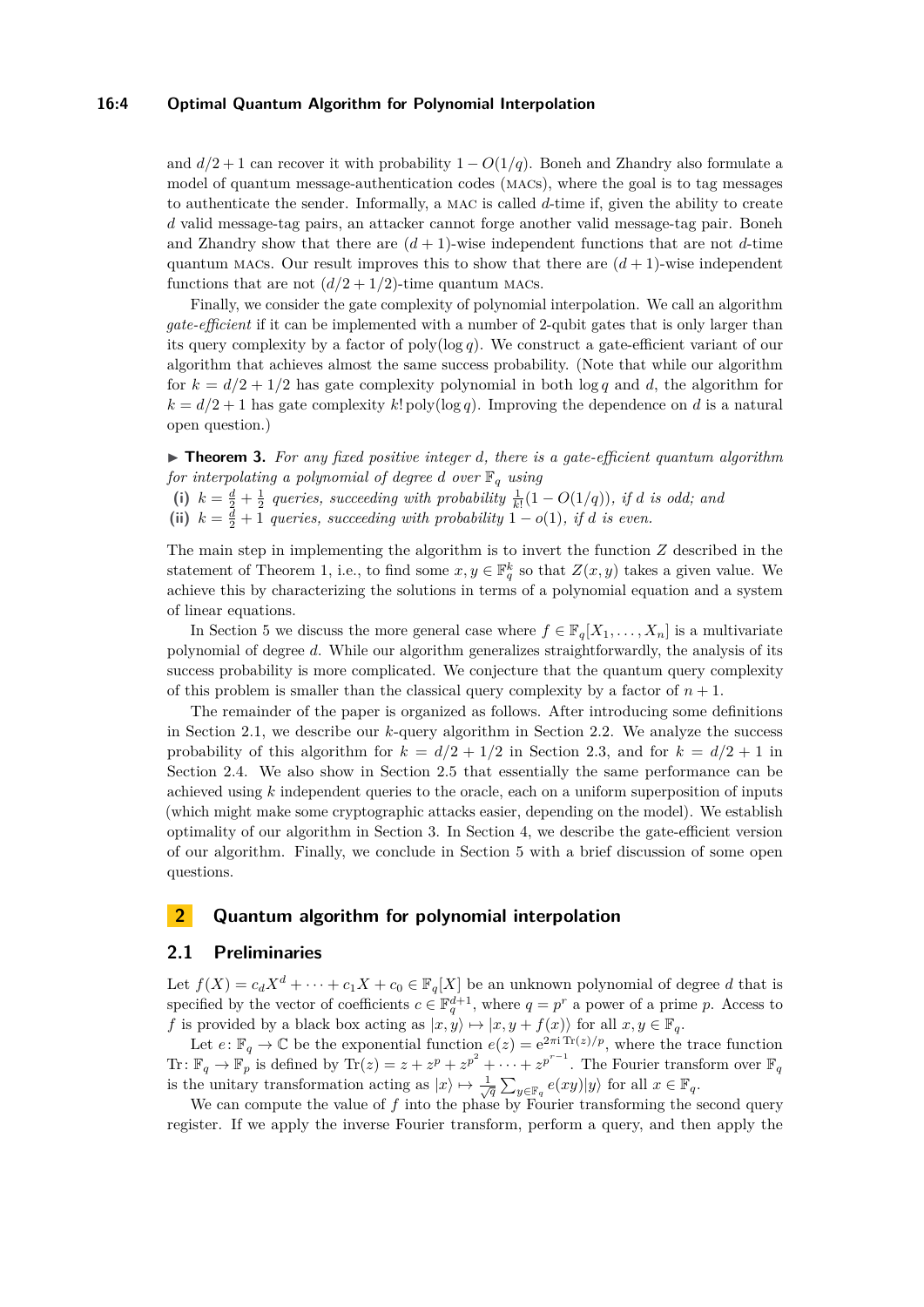Fourier transform, we have the transformation

$$
|x,y\rangle \mapsto \frac{1}{\sqrt{q}} \sum_{z \in \mathbb{F}_q} e(-yz)|x,z\rangle \mapsto \frac{1}{\sqrt{q}} \sum_{z \in \mathbb{F}_q} e(-yz)|x,z+f(x)\rangle \tag{1}
$$

$$
\mapsto \frac{1}{q} \sum_{z,w \in \mathbb{F}_q} e(-yz + (z + f(x))w)|x, w\rangle = e(yf(x))|x, y\rangle \tag{2}
$$

for any  $x, y \in \mathbb{F}_q$ , where we used the fact that  $\sum_{z \in \mathbb{F}_q} e(zv) = q\delta_{z,v}$ . We call the transformation  $|x, y\rangle \mapsto e(yf(x))|x, y\rangle$  a *phase query*. Since a phase query can be implemented with a single standard query and vice versa, the query complexity of a problem does not depend on which type of query we use.

For vectors  $x, y \in \mathbb{F}_q^k$ , we denote the inner product over  $\mathbb{F}_q$  by  $x \cdot y := \sum_{i=1}^k x_i y_i$ . The *k*-fold Fourier transform (i.e., the Fourier transform acting independently on each register) acts as  $|x\rangle \mapsto \frac{-1}{\sqrt{x}}$  $\frac{1}{q^k} \sum_{y \in \mathbb{F}_q^k} e(x \cdot y) |y\rangle$  for any  $x \in \mathbb{F}_q^k$ .

## <span id="page-4-0"></span>**2.2 The algorithm**

We now describe our algorithm for polynomial interpolation. An ideal algorithm would produce the Fourier transform of the coefficient vector  $c \in \mathbb{F}_q^{d+1}$ , that is, the state

$$
|\hat{c}\rangle = \frac{1}{\sqrt{q^{d+1}}} \sum_{z \in \mathbb{F}_q^{d+1}} e(c \cdot z) |z\rangle.
$$
 (3)

Instead we use *k* quantum queries to create the approximate state

$$
|\hat{c}_{R_k}\rangle := \frac{1}{\sqrt{|R_k|}} \sum_{z \in R_k} e(c \cdot z) |z\rangle \tag{4}
$$

for some set  $R_k \subseteq \mathbb{F}_q^{d+1}$ . A measurement of this state in the Fourier basis gives *c* with probability  $|\langle \hat{c}_{R_k} | \hat{c} \rangle|^2 = |R_k|/q^{d+1}$ .

Our algorithm performs *k* phase queries in parallel, each acting on a separate register. On input  $|x, y\rangle$  for  $x, y \in \mathbb{F}_q^k$ , these *k* queries introduce the phase  $e(\sum_{i=1}^k y_i f(x_i))$ . To define the set  $R_k$ , recall the function  $Z: \mathbb{F}_q^k \times \mathbb{F}_q^k \to \mathbb{F}_q^{d+1}$  defined by

$$
Z(x, y)_j := \sum_{i=1}^k y_i x_i^j \text{ for } j \in \{0, 1, \dots, d\}.
$$
 (5)

Then we have  $\sum_{i=1}^k y_i f(x_i) = \sum_{i=1}^k \sum_{j=0}^d y_i c_j x_i^j = c \cdot Z(x, y)$  for all  $x, y \in \mathbb{F}_q^k$ . The range  $R_k := Z(\mathbb{F}_q^k \times \mathbb{F}_q^k)$  of the function *Z* is the set

$$
R_k = \{ Z(x, y) : (x, y) \in \mathbb{F}_q^k \times \mathbb{F}_q^k \} \subseteq \mathbb{F}_q^{d+1}.
$$
\n
$$
(6)
$$

For each  $z \in R_k$  we choose a unique  $(x, y) \in \mathbb{F}_q^k \times \mathbb{F}_q^k$  such that  $Z(x, y) = z$ . Let  $T_k \subseteq \mathbb{F}_q^k \times \mathbb{F}_q^k$ be the set of these representatives. Clearly,  $Z: T_k \to R_k$  is a bijection.

To create the state  $|\hat{c}_{R_k}\rangle$ , we prepare a uniform superposition over  $T_k$ , perform  $k$  phase queries, and compute *Z* in place (i.e., perform the unitary transformation  $|x, y\rangle \mapsto |Z(x, y)\rangle$ ). giving

$$
\frac{1}{\sqrt{|T_k|}} \sum_{(x,y)\in T_k} |x,y\rangle \mapsto \frac{1}{\sqrt{|T_k|}} \sum_{(x,y)\in T_k} e(c \cdot Z(x,y)) |x,y\rangle \mapsto \frac{1}{\sqrt{|R_k|}} \sum_{z\in R_k} e(c \cdot z) |z\rangle. \tag{7}
$$

The above procedure is a *k*-query algorithm for polynomial interpolation that succeeds with probability  $|R_k|/q^{d+1}$ , establishing the lower bound on the success probability stated in Theorem [1.](#page-2-0) To analyze the algorithm, it remains to lower bound  $|R_k|$  as a function of *k*.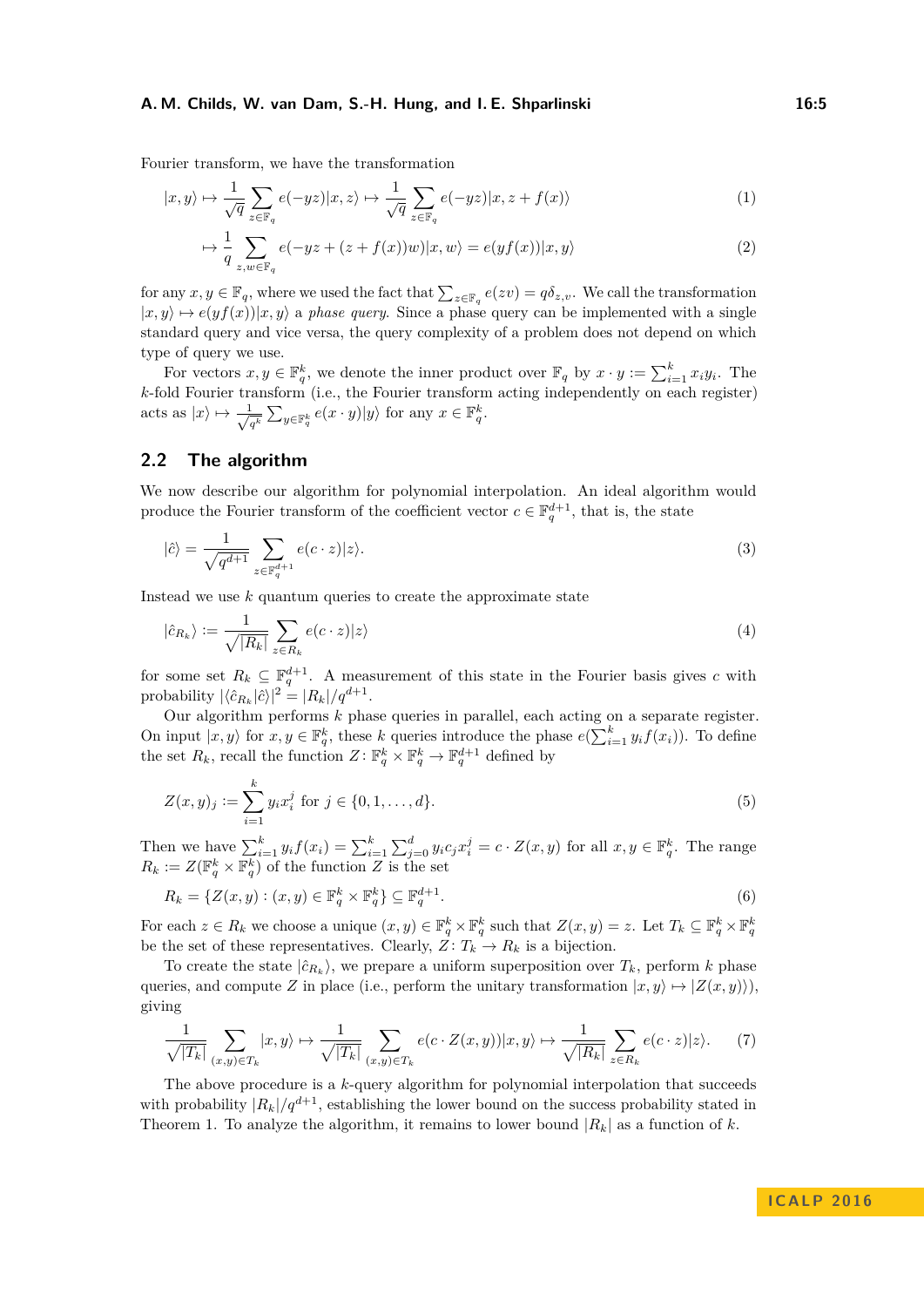#### **16:6 Optimal Quantum Algorithm for Polynomial Interpolation**

# <span id="page-5-0"></span>**2.3 Performance using d/2 + 1/2 queries**

We now consider the performance of the above algorithm using  $k = d/2 + 1/2$  queries. Let

$$
Z^{-1}(z) = \{(x, y) \in \mathbb{F}_q^k \times \mathbb{F}_q^k : Z(x, y) = z\}
$$
\n(8)

be the set of those  $(x, y) \in \mathbb{F}_q^k \times \mathbb{F}_q^k$  corresponding to a particular  $z \in \mathbb{F}_q^{d+1}$ . Clearly  $|R_k|$ is the number of values of *z* such that  $Z^{-1}(z)$  is nonempty. To analyze this, we focus on "good" values of  $(x, y)$ . Define  $X_k^{\text{good}} := \{x \in \mathbb{F}_q^k : x_i \neq x_j \,\forall \, i \neq j\}$  and  $Y_k^{\text{good}} := (\mathbb{F}_q^{\times})^k$  and let  $Z^{-1}(z)^{\text{good}} := Z^{-1}(z) \cap (X_k^{\text{good}} \times Y_k^{\text{good}})$ . We claim the following:

<span id="page-5-2"></span>▶ Lemma 4. *If*  $k = d/2 + 1/2$ , then for all  $z \in \mathbb{F}_q^{d+1}$ , either  $|Z^{-1}(z)^{\text{good}}| = 0$  or  $|Z^{-1}(z)^{\text{good}}| = k!$ .

**Proof.** See the proof in the extended version [\[6\]](#page-12-12) of this article.

Using Lemma [4,](#page-5-2) we can show that  $k = d/2 + 1/2$  queries suffice to perform polynomial interpolation with probability that is independent of *q*, but that decreases with *d*.

**Proof of Theorem [2\(](#page-2-1)i):**  $k = d/2 + 1/2$ . We have  $|X_k^{\text{good}}| = q!/(q-k)!$  and  $|Y_k^{\text{good}}| = (q-k)!$  $(1)^k$ , so

$$
\sum_{z \in \mathbb{F}_q^{d+1}} |Z^{-1}(z)^{\text{good}}| = |X_k^{\text{good}}| \cdot |Y_k^{\text{good}}| = \frac{q!}{(q-k)!} (q-1)^k = q^{2k} (1 - O(1/q)).
$$
 (9)

Thus, invoking Lemma [4,](#page-5-2) the number of values of *z* for which  $|Z^{-1}(z)|^{good}| = k!$  is at least  $q^{2k}$  $\frac{d^{2k}}{k!}(1 - O(1/q))$ . Since  $k = d/2 + 1/2$ , it follows that  $|R_k|/q^{d+1}$  is at least  $\frac{1}{k!}(1 - O(1/q))$ , as claimed.

## <span id="page-5-1"></span>**2.4 Performance using d/2 + 1 queries**

Next we show that with more than  $d/2 + 1/2$  queries, the success probability approaches 1 for large *q*.

**Proof of Theorem 2(ii):** 
$$
k = d/2 + 1
$$
. Under the uniform distribution on  $z \in \mathbb{F}_q^{d+1}$ , we have

$$
|R_k|/q^{d+1} = 1 - \Pr[|Z^{-1}(z)| = 0].
$$
\n(10)

We use a second moment argument to upper bound the number of  $z \in \mathbb{F}_q^{d+1}$  for which  $|Z^{-1}(z)| = 0$ . The mean of  $|Z^{-1}(z)|$  is  $\mu := q^{-(d+1)} \sum_{z \in \mathbb{F}_q^{d+1}} |Z^{-1}(z)| = q^{2k-(d+1)}$ . Let  $\delta[\mathcal{P}]$ be 1 if  $P$  is true and 0 if  $P$  is false. For the second moment, we compute

$$
\sum_{z \in \mathbb{F}_q^{d+1}} |Z^{-1}(z)|^2 = \sum_{u,v,x,y \in \mathbb{F}_q^k} \delta[Z(u,v) = Z(x,y)] \tag{11}
$$

$$
= \sum_{u,v,x,y \in \mathbb{F}_q^k} \frac{1}{q^{d+1}} \sum_{\lambda \in \mathbb{F}_q^{d+1}} e(\lambda \cdot (Z(u,v) - Z(x,y))) \tag{12}
$$

$$
= \frac{q^{4k}}{q^{d+1}} + \frac{1}{q^{d+1}} \sum_{\lambda \in \mathbb{F}_q^{d+1} \setminus (0, ..., 0)} \left( \sum_{x, y \in \mathbb{F}_q} e\left(y \sum_{j=0}^d \lambda_j x^j\right) \right)^{2k} \tag{13}
$$

$$
= q^{4k - (d+1)} + \frac{1}{q^{d+1}} \sum_{\lambda \in \mathbb{F}_q^{d+1} \setminus (0, ..., 0)} \left( q \sum_{x \in \mathbb{F}_q} \delta \left[ \sum_{j=0}^d \lambda_j x^j = 0 \right] \right)^{2k} \tag{14}
$$

$$
\leq q^{4k - (d+1)} + (qd)^{2k}.\tag{15}
$$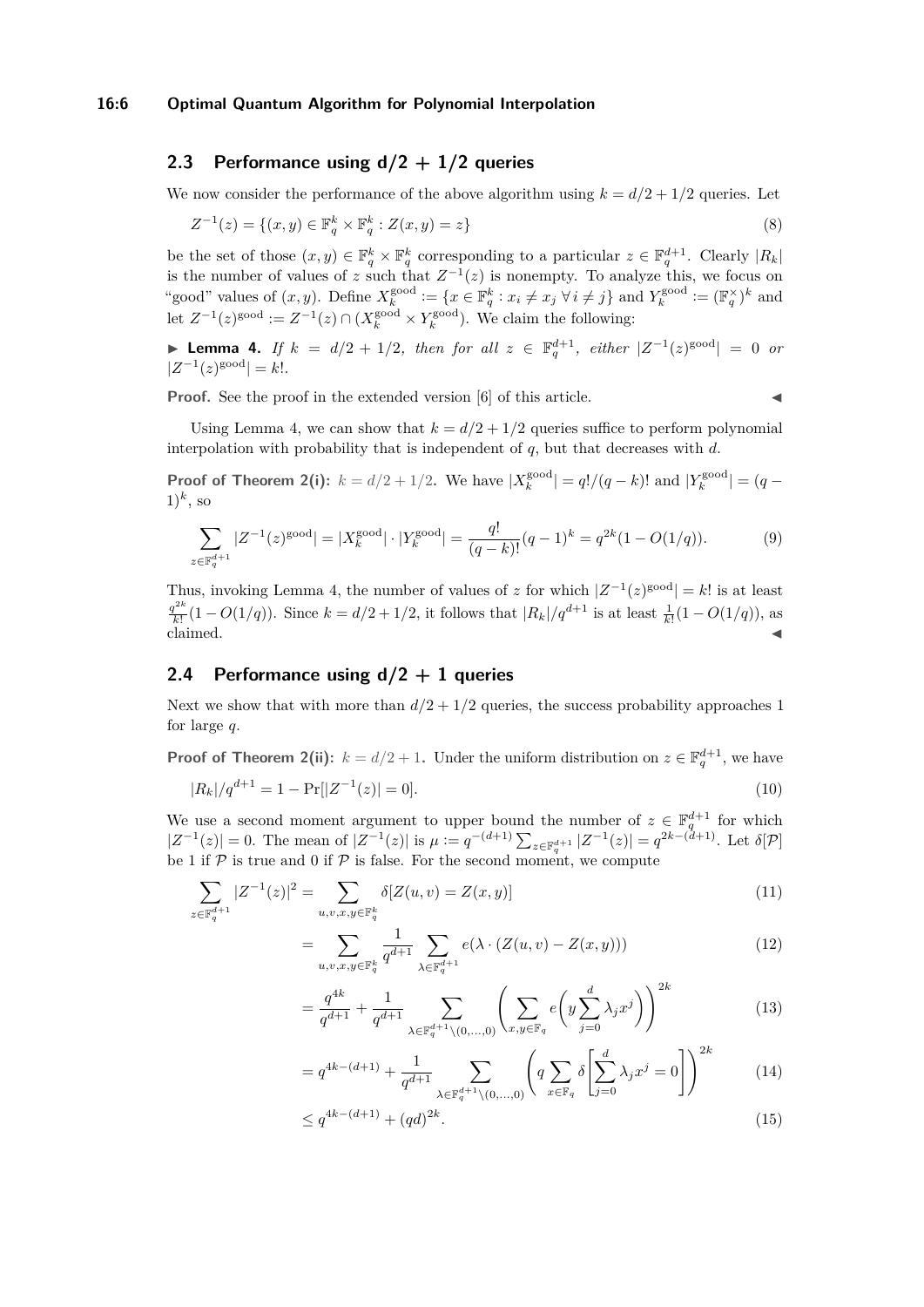Thus for the variance, we have

<span id="page-6-1"></span>
$$
\sigma^2 := \frac{1}{q^{d+1}} \sum_{z \in \mathbb{F}_q^{d+1}} |Z^{-1}(z)|^2 - \mu^2 \le \frac{(qd)^{2k}}{q^{d+1}}.\tag{16}
$$

(note that  $\sigma^2 \geq 0$  by the Cauchy inequality). Applying the Chebyshev inequality, we find

$$
\Pr[Z^{-1}(z) = 0] \le \frac{\sigma^2}{\mu^2} \le \frac{(qd)^{2k}/q^{d+1}}{q^{4k-2(d+1)}} = d^{2k}q^{d+1-2k}.\tag{17}
$$

Therefore  $|R_k|/q^{d+1} = 1 - \Pr[Z^{-1}(z) = 0] \geq 1 - d^{2k}q^{d+1-2k}$ . With  $k = d/2 + 1$ , we have

$$
|R_k|/q^{d+1} \ge 1 - d^{2k}/q = 1 - O(1/q)
$$
\n(18)

as claimed.  $\blacktriangleleft$ 

Note that one can improve the dependence on *d* in [\(16\)](#page-6-1) using results on the distribution of zeros in random polynomials [\[10\]](#page-12-13).

## <span id="page-6-0"></span>**2.5 An alternative algorithm**

The algorithm described above queries the oracle nonadaptively, that is, all *k* queries can be performed in parallel. However, the input state to these queries is correlated across all *k* copies. In this section, we describe an alternative algorithm that queries the black box on a state that is independent and identical for each of the *k* queries, namely, a uniform superposition over all inputs. This algorithm is suboptimal, but its performance is not significantly worse than that of the optimal algorithm described in Section [2.2.](#page-4-0)

Analogous to the so-called standard method for the hidden subgroup problem, querying *f* on a uniform superposition gives the state  $\frac{1}{\sqrt{q}}\sum_{x\in\mathbb{F}_q^k}|x, f(x)\rangle$ . If we use *k* queries to prepare *k* copies of this state and then perform the Fourier transform on the second register (or equivalently, perform *k* independent phase queries), we obtain the state

$$
\frac{1}{q^k} \sum_{x,y \in \mathbb{F}_q^k} e(c \cdot Z(x,y)) |x,y\rangle = \frac{1}{q^k} \sum_{z \in \mathbb{F}_q^{d+1}} e(c \cdot z) \sqrt{|Z^{-1}(z)|} |Z^{-1}(z)\rangle \tag{19}
$$

where  $|Z^{-1}(z)\rangle := \sum_{(x,y)\in Z^{-1}(z)} |x,y\rangle/|Z^{-1}(z)|^{1/2}$ . Motivated by the PGM approach to the hidden subgroup problem [\[1\]](#page-12-5), suppose we perform the transformation  $|Z^{-1}(z)\rangle \mapsto |z\rangle$ , giving the state

$$
|\phi_k^c\rangle := \frac{1}{q^k} \sum_{z \in \mathbb{F}_q^{d+1}} e(c \cdot z) \sqrt{|Z^{-1}(z)|} |z\rangle.
$$
 (20)

Measuring this state in the Fourier basis gives the outcome *c* with probability

$$
|\langle \phi_k^c | \hat{c} \rangle|^2 = \frac{1}{q^{2k+d+1}} \bigg( \sum_{z \in \mathbb{F}_q^{d+1}} \sqrt{|Z^{-1}(z)|} \bigg)^2.
$$
 (21)

If  $k = d/2 + 1/2$ , we claim that this algorithm succeeds with constant probability. From the proof of Theorem [2](#page-2-1) for  $k = d/2 + 1/2$ , we have that  $|Z^{-1}(z)| \geq k!$  for at least  $\frac{q^{2k}}{k!}$  $\frac{q^{n}}{k!}(1-O(1/q))$ values of *z*. Therefore the success probability is at least  $\frac{1}{k!}(1 - O(1/q)).$ 

If  $k = d/2 + 1$ , then this algorithm succeeds with probability that approaches 1 for large *q*. To see this, recall from the proof of Theorem [2](#page-2-1) for  $k = d/2 + 1$  that, under a uniform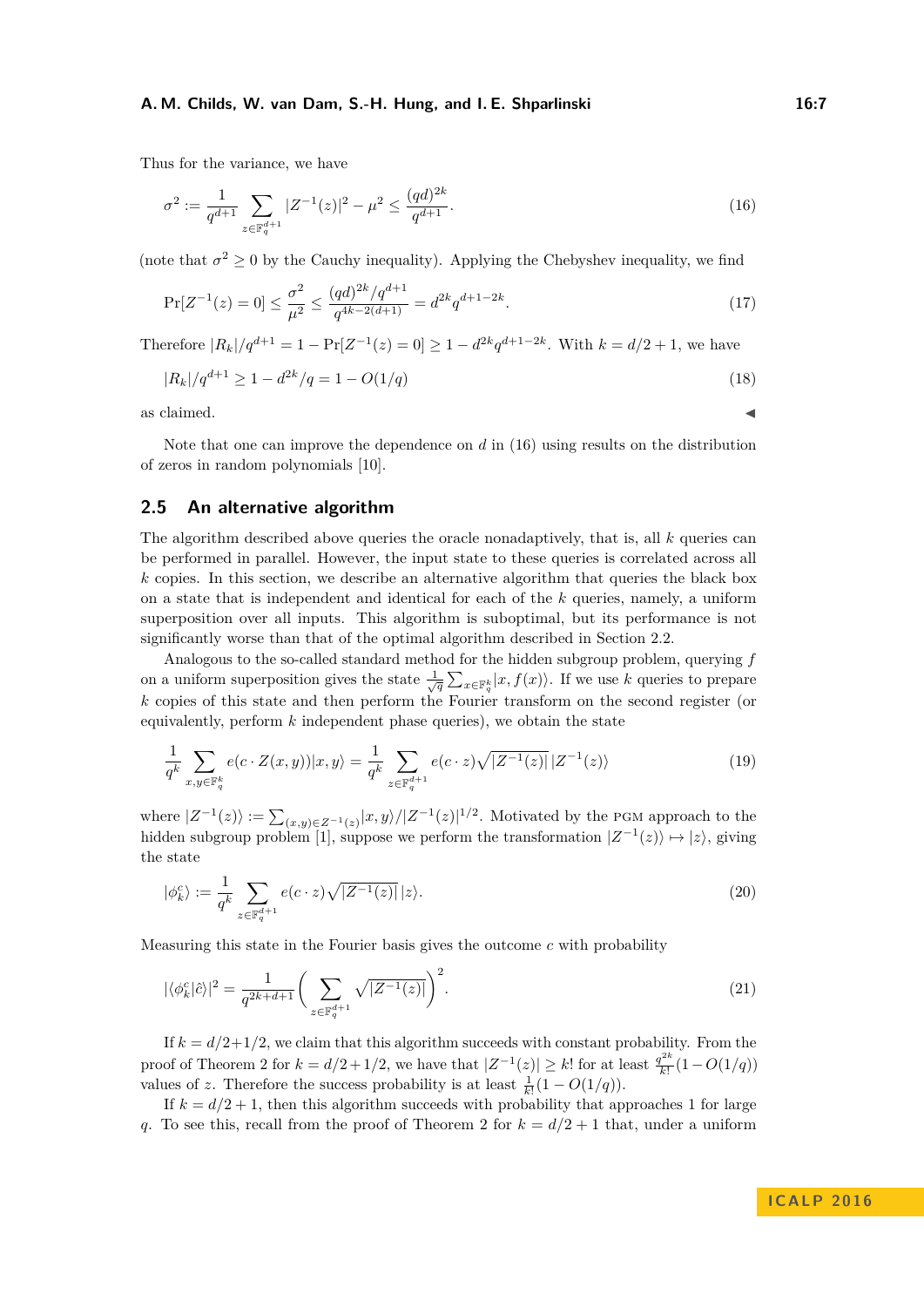#### **16:8 Optimal Quantum Algorithm for Polynomial Interpolation**

distribution over  $z \in \mathbb{F}_q^{d+1}$ , the quantity  $Z^{-1}(z)$  has mean  $\mu = q$  and standard deviation  $\sigma = \sqrt{q}d^k$ . Thus, by the Chebyshev inequality, we have

$$
\Pr\left[|Z^{-1}(z)| \le q - \alpha \sqrt{q} d^k\right] \le \frac{1}{\alpha^2}.\tag{22}
$$

It follows that  $|\langle \phi_k^c | \hat{c} \rangle|^2 \geq (1 - \frac{\alpha d^k}{\sqrt{q}})(1 - \frac{1}{\alpha^2})^2$  Choosing  $\alpha = \Theta(q^{1/6})$ , this gives a success probability of  $|\langle \phi_k^c | \hat{c} \rangle|^2 = 1 - O(q^{-1/3})$ , which approaches 1 for large *q*.

# <span id="page-7-0"></span>**3 Optimality**

In this section, we show that the query complexity of our algorithm is precisely optimal: no *k*-query algorithm can succeed with a probability larger than  $|R_k|/q^{d+1}$ . We begin with a basic result showing that *m* states spanning an *n*-dimensional subspace can be distinguished with probability at most *n/m*.

<span id="page-7-1"></span>**► Lemma 5.** Suppose we are given a state  $|\psi_c\rangle$  with  $c \in C$  chosen uniformly at random. *Then the probability of correctly determining c with some orthogonal measurement is at most* dim span $\{|\psi_c\rangle : c \in C\}/|C|$ .

**Proof.** Consider a measurement with orthogonal projectors  $E_c$ , and let  $\Pi$  denote the projection onto span $\{|\psi_c\rangle : c \in C\}$ . Then we have that Pr[success] equals

$$
\frac{1}{|C|}\sum_{c\in C}\langle\psi_c|E_c|\psi_c\rangle\leq \frac{1}{|C|}\sum_{c\in C}\text{tr}(E_c\Pi)=\frac{\text{tr}(\Pi)}{|C|}=\frac{\text{dim span}\{|\psi_c\rangle : c\in C\}}{|C|}\tag{23}
$$

as claimed.  $\blacksquare$ 

We apply this lemma where  $|\psi_c\rangle$  is the final state of a given quantum query algorithm when the black box contains  $c \in \mathbb{F}_q^{d+1}$ . There is no loss of generality in considering an orthogonal measurement at the end of the algorithm since we allow the use of an arbitrary-sized ancilla.

<span id="page-7-2"></span>**Lemma 6.** Let  $|\psi_c\rangle$  be the state of any quantum polynomial interpolation algorithm after *k queries, where the black box contains*  $c \in \mathbb{F}_q^{d+1}$ . Then dim span $\{|\psi_c\rangle : c \in \mathbb{F}_q^{d+1}\} \leq |R_k|$ .

**Proof.** See the proof in the extended version [\[6\]](#page-12-12) of this article.

We can now prove our upper bound on the success probability of quantum algorithms for polynomial interpolation.

**Proof of Theorem [1](#page-2-0) (upper bound on success probability).** By combining Lemma [5](#page-7-1) with Lemma [6,](#page-7-2) we see that if the coefficients  $c \in \mathbb{F}_q^{d+1}$  are chosen uniformly at random, no algorithm can succeed with probability greater than  $|R_k|/q^{d+1}$ . Since the minimum cannot be larger than the average, this implies a lower bound on the success probability in the worst case of  $|R_k|/q^{d+1}$ . . January 1980, and the contract of the contract of the contract of the contract of

This result also shows that the exact quantum query complexity of polynomial interpolation is maximal.

I **Corollary 7.** *The exact quantum query complexity of interpolating a degree-d polynomial is*  $d + 1$ *.* 

**Proof.** See the proof in the extended version [\[6\]](#page-12-12) of this article.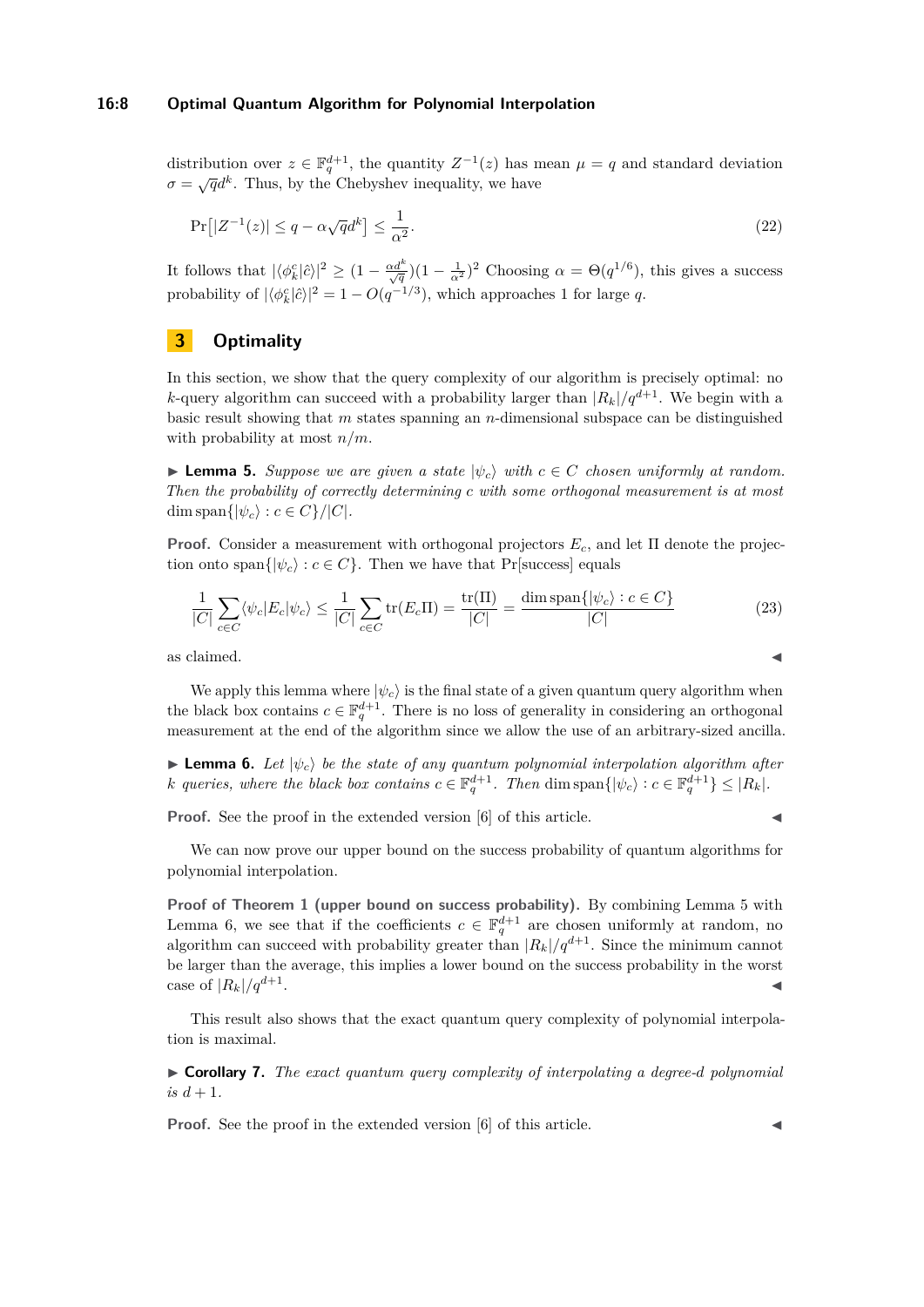# <span id="page-8-0"></span>**4 Gate complexity**

In Section [2,](#page-3-1) we analyzed the query complexity of our polynomial interpolation algorithm. Here we describe a  $(d/2 + 1/2)$ -query algorithm whose gate complexity is poly(log *q*), and whose success probability is close to that of the best algorithm using this number of queries (in particular, for fixed *d* it still succeeds with constant probability). We also give an algorithm for the case  $k = d/2 + 1$  whose gate complexity is larger by a factor of poly(log *q*), but with an additional factor of *k*!.

## <span id="page-8-2"></span>**4.1 Algorithm for**  $k = d/2 + 1/2$  **queries**

To simplify the computation of unique representatives of values  $z \in R_k$ , we restrict attention to the "good" case considered in Section [2.3.](#page-5-0) Let

$$
R_k^{\text{good}} := \{ Z(x, y) : x \in X_k^{\text{good}}, y \in Y_k^{\text{good}} \}. \tag{24}
$$

For any  $z \in R_k^{\text{good}}$ , we show how to efficiently compute representative values  $x \in X_k^{\text{good}}$  and  $y \in Y_k^{\text{good}}$  with  $Z(x, y) = z$ , defining a set of representatives  $T_k^{\text{good}}$ . Then we consider an algorithm as described in Section [2.2,](#page-4-0) but with  $R_k$  replaced by  $R_k^{\text{good}}$  and  $T_k$  replaced by  $T_k^{\text{good}}$ . Clearly the success probability of this algorithm is  $|R_k^{\text{good}}|/q^{d+1}$ . Our lower bound on  $|R_k|$  in Section [2.3](#page-5-0) was actually a bound on  $|R_k^{\text{good}}|$ , so this algorithm still succeeds with probability  $\frac{1}{k!}(1 + O(1/q)).$ 

To give a gate-efficient algorithm, it suffices to show how to efficiently compute the function  $Z^{-1}$ :  $R_k^{\text{good}} \to T_k^{\text{good}}$  (that is, to compute this function using poly(log *q*) gates).

<span id="page-8-1"></span>► **Lemma 8.** Suppose there is an efficient algorithm to compute  $Z^{-1}$ :  $R_k^{\text{good}}$  →  $T_k^{\text{good}}$ . Then *k* **the algorithm of Section** [2.2](#page-4-0) can be made gate-efficient (with  $R_k$  replaced by  $R_k^{\text{good}}$  and  $T_k$  by  $T_k^{\text{good}}$ ).

**Proof.** It is trivial to compute  $Z: T_k^{\text{good}} \to R_k^{\text{good}}$  efficiently. Given an efficient procedure for computing  $Z^{-1}$ :  $R_k^{\text{good}} \to T_k^{\text{good}}$ , this gives us the ability to efficiently compute *Z* in place (that is, to perform the transformation  $|x, y\rangle \mapsto |z\rangle$  as required by the algorithm). To do this, we first compute *z* in an ancilla register by evaluating *Z* (which only requires arithmetic over  $\mathbb{F}_q$ ) and then uncompute  $(x, y)$  by applying the circuit for  $Z^{-1}$  in reverse.

It remains to prepare the initial uniform superposition over  $T_k^{\text{good}}$ . This can also be done using the ability to compute  $Z^{-1}$ . Suppose we create a uniform superposition over all of  $z \in \mathbb{F}_q^{d+1}$  and then attempt to compute  $Z^{-1}$ . If  $z \notin R_k^{\text{good}}$ , this is detected, and we can set a flag qubit indicating failure. Thus we can prepare a state of the form

$$
\frac{1}{\sqrt{q^{d+1}}} \left( \sum_{(x,y)\in T_k^{\text{good}}} |Z(x,y),0,x,y\rangle + \sum_{z\in \mathbb{F}_q^{d+1}\backslash R_k^{\text{good}}} |z,1,0,0\rangle \right).
$$
 (25)

A measurement of the flag qubit gives the outcome 0 with probability  $|R_k^{\text{good}}|/q^{d+1}$ . Since this is our lower bound on the success probability of the overall algorithm, we do not have to repeat this process too many times before we successfully prepare the initial state (and by sufficiently many repetitions, we can make the error probability arbitrarily small). When the measurement succeeds, we can uncompute the first register to obtain the state  $\sum_{(x,y)\in T_k^{\text{good}}}|x,y\rangle/|T_k^{\text{good}}|^{1/2}$  as desired.

In the remainder of this section, we describe how to efficiently compute  $Z^{-1}(z)$  for  $z \in R_k^{\text{good}}$ . Our approach appeals to "Prony's method" [\[14\]](#page-12-14) (a precursor to Fourier analysis)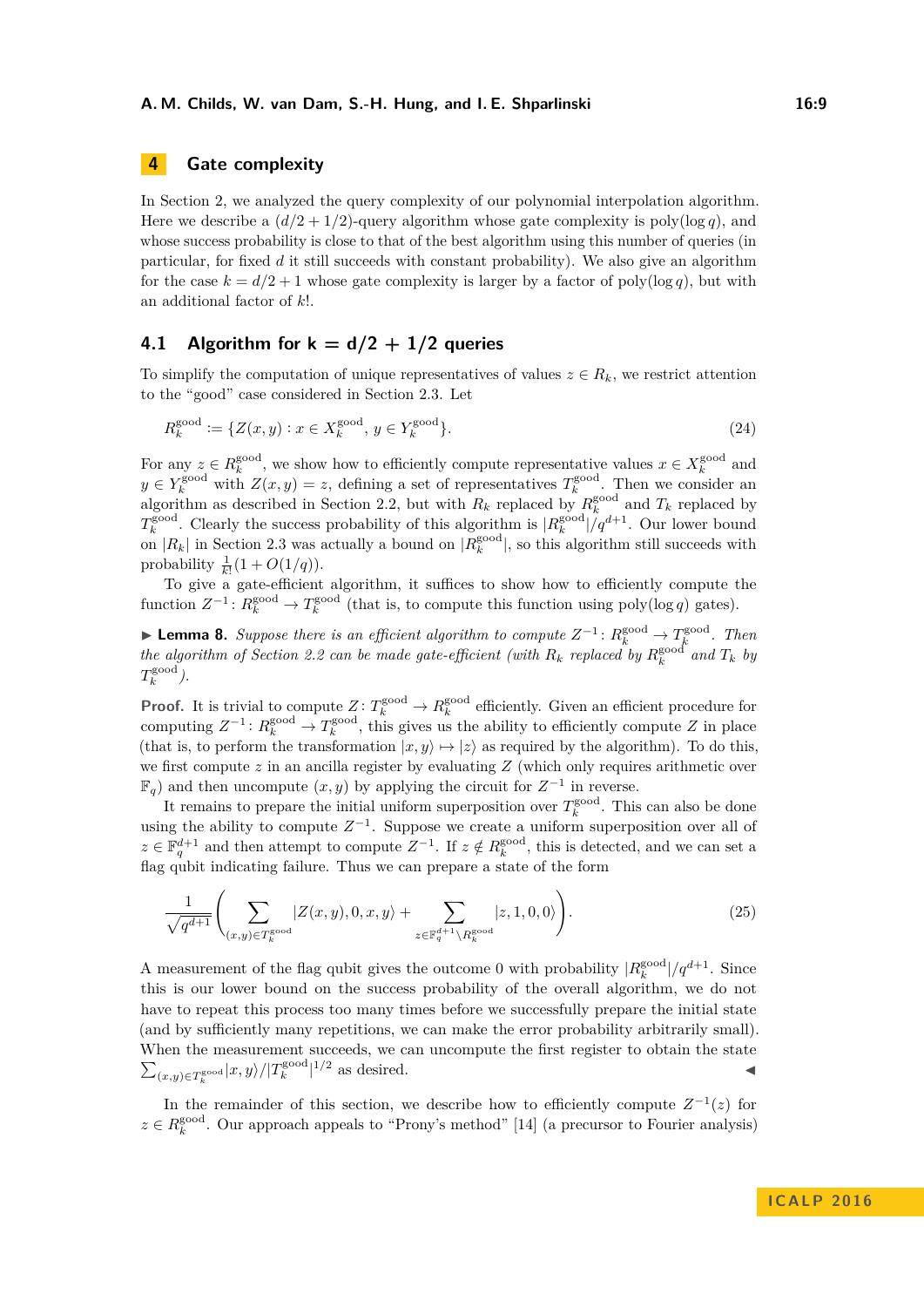#### **16:10 Optimal Quantum Algorithm for Polynomial Interpolation**

and the theory of linear recurrences. We start with the following technical result, where  $e_i$ denotes the *j*th elementary symmetric polynomial in *k* variables, i.e.,

$$
e_j(x_1, \dots, x_k) = \sum_{1 \le i_1 < i_2 < \dots < i_j \le k} x_{i_1} x_{i_2} \dots x_{i_j}.\tag{26}
$$

► Lemma 9. We have  $x_i^k = -\sum_{j=1}^k x_i^{k-j} (-1)^j e_j(x_1,...,x_k)$  for all  $i \in \{1,...,k\}$ .

**Proof.** See the proof in the extended version [\[6\]](#page-12-12) of this article.

Using this fact, we can show that each component of  $Z(x, y)$  satisfies a *k*th-order linear recurrence.

**Lemma 10.** *If*  $z_j = \sum_{i=1}^k y_i x_i^j$  for all nonnegative integers *j*, then we have for all *nonnegative integers n that*  $z_{n+k} = -\sum_{j=0}^{k-1} (-1)^{k-j} e_{k-j}(x_1, \ldots, x_k) z_{n+j}$ .

**Proof.** See the proof in the extended version [\[6\]](#page-12-12) of this article.

We are now ready to describe the gate-efficient algorithm for polynomial interpolation.

**Proof of Theorem [3\(](#page-3-2)i):**  $k = d/2 + 1/2$ . By Lemma [8,](#page-8-1) it suffices to give an efficient algorithm for computing a representative  $(x, y) \in Z^{-1}(z)$ <sup>good</sup> for any given  $z \in R_k^{\text{good}}$ . See the proof in the extended version [\[6\]](#page-12-12) of this article.

# **4.2** Algorithm for  $k = d/2 + 1$  queries

We now present a similar algorithm for the case  $k = d/2 + 1$  that also has gate complexity poly(log *q*), although it has more overhead as a function of *d*.

To apply the approach of Section [4.1,](#page-8-2) we again focus on solutions of  $Z(x, y) = z$  with  $(x, y) \in X^{\text{good}} \times Y^{\text{good}}$ . However, recall that our lower bound on the success probability for  $k = d/2 + 1$  in Section [2.4](#page-5-1) used all solutions  $(x, y) \in \mathbb{F}_q^k \times \mathbb{F}_q^k$ . Thus we begin by showing that the success probability of the algorithm remains close to 1 even when restricted to good solutions.

<span id="page-9-1"></span>▶ Lemma 11. *If*  $k = d/2 + 1$ *, then*  $|R_k^{\text{good}}|/q^{d+1} = 1 - O(1/q)$ *.* 

**Proof.** See the proof in the extended version [\[6\]](#page-12-12) of this article.

Now consider the problem of computing a value  $(x, y) \in X^{\text{good}} \times Y^{\text{good}}$  such that  $Z(x, y) = z$ for some given  $z \in R_k^{\text{good}}$ . We can approach this task using the strategy outlined in the proofs of the lemmas of Section [4.1,](#page-8-2) which can be found in the extended version [\[6\]](#page-12-12) of this article.

We claim that choosing a random  $z_{d+1} \in \mathbb{F}_q$  gives a solution with probability nearly  $1/k!$ .

<span id="page-9-0"></span>**Lemma 12.** Suppose  $z = (z_0, \ldots, z_d)$  is chosen uniformly at random from  $\mathbb{F}_q^{d+1}$ . Then *with probability*  $1 - o(1)$  *(over the choice of z), choosing*  $z_{d+1}$  *uniformly at random from*  $\mathbb{F}_q$ and solving for  $(x, y) \in Z^{-1}(z)$ <sup>good</sup> as in the proof of Theorem [3\(](#page-3-2)*ii*) gives a solution with *probability*  $(1 - o(1))/k!$  *(over the choice of*  $z_{d+1}$ *).* 

**Proof.** See the proof in the extended version [\[6\]](#page-12-12) of this article.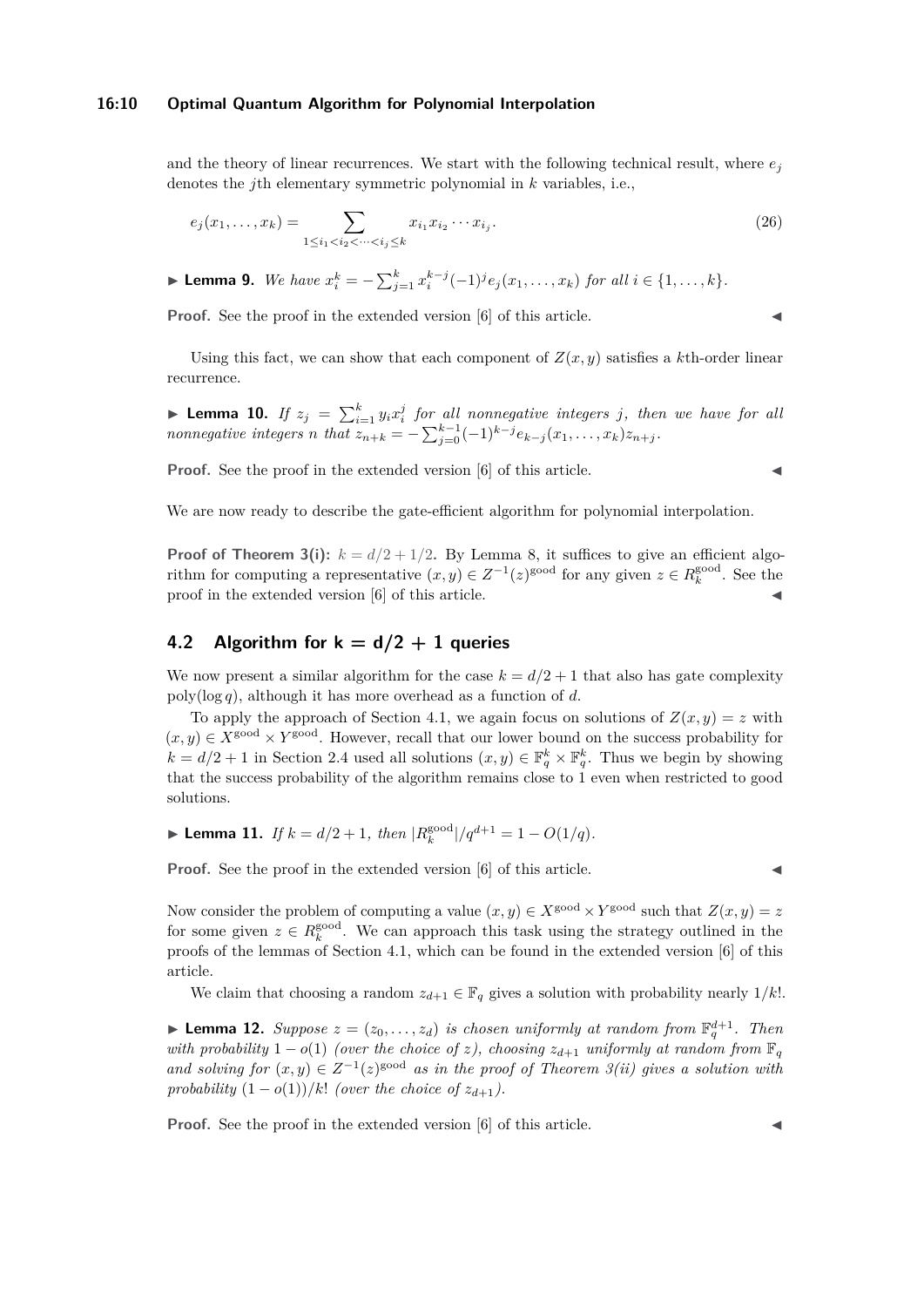Lemma [12](#page-9-0) gives a method for computing a representative  $(x, y) \in X^{\text{good}} \times Y^{\text{good}}$  such that  $Z(x, y) = z$ : simply choose  $z_{d+1} \in \mathbb{F}_q$  at random until we find a solution. Repeating this process  $O(k!)$  times suffices to find a solution with constant probability (for almost all *z*). However, since this approach constructs a random  $(x, y) \in Z^{-1}(z)$ <sup>good</sup> rather than a unique representative, it does not define a set  $T_k^{\text{good}}$ , and it cannot be directly applied to our quantum algorithm as described so far. Instead, we construct an equivalent algorithm that represents the sets  $Z^{-1}(z)$ <sup>good</sup> using quantum superpositions.

<span id="page-10-1"></span>► **Lemma 13.** *Suppose there is an efficient algorithm to generate the quantum state* 

$$
|Z^{-1}(z)^{\text{good}}\rangle := \frac{1}{\sqrt{|Z^{-1}(z)^{\text{good}}|}} \sum_{(x,y)\in Z^{-1}(z)^{\text{good}}} |x,y\rangle
$$
\n(27)

 $f$ or any given  $z \in R_k^{\rm good}$ . Then there is a gate-efficient  $k$ -query quantum algorithm for the  $polynomial interpolation problem, succeeding with probability |R_k^{good}|/q^{d+1}$ .

**Proof.** We essentially replace  $(x, y) \in T_k^{\text{good}}$  by  $|Z^{-1}(Z(x, y))^{\text{good}}\rangle$  throughout the algorithm. More concretely, we proceed as follows.

Observe that the ability to perform the given state generation map  $|z\rangle \mapsto |z\rangle |Z^{-1}(z)^{\text{good}}\rangle$ implies the ability to perform the in-place transformation

<span id="page-10-0"></span>
$$
|z\rangle \mapsto |Z^{-1}(z)^{\text{good}}\rangle. \tag{28}
$$

After applying the state generation map, we simply uncompute the map *Z* to erase the register  $|z\rangle$ .

The algorithm begins by creating a uniform superposition over all of  $z \in \mathbb{F}_q^{d+1}$  and applying the map [\(28\)](#page-10-0). As in the proof of Lemma [8,](#page-8-1) we can detect whether  $z \notin R_k^{\text{good}}$ , and we can postselect on the outcomes for which  $z \in R_k^{\text{good}}$  with reasonable overhead, giving the state  $\sum_{z \in R_k^{\text{good}}}|Z^{-1}(z)^{\text{good}}\rangle/|R_k^{\text{good}}|^{1/2}$ . Then perform *k* phase queries and apply the inverse of the transformation [\(28\)](#page-10-0), giving the state

$$
\frac{1}{\sqrt{|R_k^{\text{good}}|}} \sum_{z \in R_k^{\text{good}}} e(c \cdot z) |Z^{-1}(z)^{\text{good}}\rangle \mapsto \frac{1}{\sqrt{|R_k^{\text{good}}|}} \sum_{z \in R_k^{\text{good}}} e(c \cdot z) |z\rangle. \tag{29}
$$

As discussed in Section [2.2,](#page-4-0) measuring this state gives *c* with probability  $|R_k^{\text{good}}|/q^{d+1}$ .

Finally, we show how to prepare  $|Z^{-1}(z)|^{good}$  and thereby give a gate-efficient quantum algorithm for polynomial interpolation with  $k = d/2 + 1$  queries.

**Proof of Theorem [3\(](#page-3-2)ii):**  $k = d/2 + 1$ . We use  $|Z^{-1}(z)^{\text{good}}\rangle$  as a quantum representative of the set of solutions  $Z^{-1}(z)$ <sup>sood</sup> as described in Lemma [13.](#page-10-1) We claim that we can efficiently perform the transformation  $|z\rangle \mapsto |Z^{-1}(z)^{\text{good}}\rangle$  for a fraction  $1 - o(1)$  of those  $z \in R_k^{\text{good}}$ , which in turn are a fraction  $1 - o(1)$  of all  $z \in \mathbb{F}_q^{d+1}$  (by Lemma [11\)](#page-9-1), giving the claimed success probability.

To prepare  $|Z^{-1}(z)|^{good}$ , we first prepare a uniform superposition over  $z_{d+1} \in \mathbb{F}_q$  and use the procedure of Section [4.1](#page-8-2) to compute the corresponding  $(x, y)$ , if it exists. Lemma [12](#page-9-0) shows that a fraction  $(1 - o(1))/k!$  of the values of  $z_{d+1}$  correspond to a valid  $(x, y)$ , so this process can be boosted to prepare a state close to  $|Z^{-1}(z)|^{good}$  with overhead  $O(k!)$  (or with amplitude amplification,  $O(\sqrt{k!})$ , which in particular is independent of q. We can easily uncompute  $z_{d+1}$  given  $(x, y)$ , giving the desired transformation.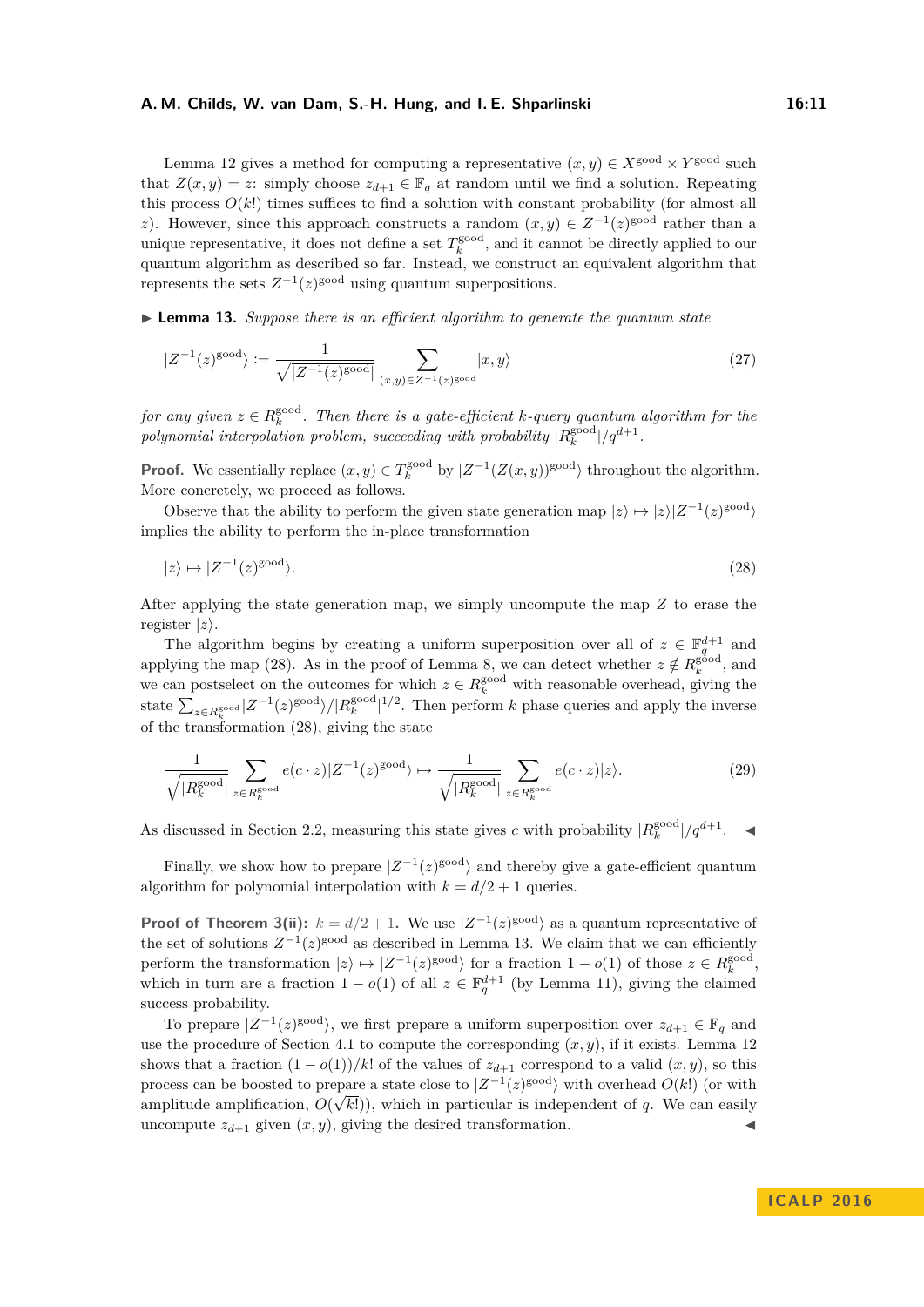#### **16:12 Optimal Quantum Algorithm for Polynomial Interpolation**

## <span id="page-11-0"></span>**5 Open problems**

In this paper, we have precisely characterized the quantum query complexity of polynomial interpolation. We conclude by briefly discussing some possible directions for future work.

In Section [4,](#page-8-0) we gave an algorithm for the case  $k = d/2 + 1$  whose gate complexity is larger than its query complexity by a factor of *k*! poly(log *q*). This gate complexity is polynomial in  $log(q)$  but superexponential in *d*. Is it possible to give an algorithm with gate complexity only  $\text{poly}(d, \log q)$ ?

A natural extension of our results would be to consider the problem of learning a multivariate polynomial  $f \in \mathbb{F}_q[X_1, \ldots, X_n]$  of degree at most *d*. Montanaro gave asymptotically optimal bounds for this problem assuming *f* is multilinear [\[13\]](#page-12-15), but it is also natural to consider the more general case where *f* is not necessarily multilinear. The quantum algorithm described in Section [2.2](#page-4-0) can be extended to the multivariate case in a fairly straightforward manner, and we conjecture that it performs as follows.

I **Conjecture 14.** *For any fixed positive integers d and n, there exists a k-query quantum algorithm for interpolating a degree-d multivariate polynomial in n variables that, as q grows, has success probability*  $1 - o(1)$  *provided*  $k > \binom{n+d}{d}/(n+1)$ *.* 

Note that classically one needs  $\binom{n+d}{d}$  queries to solve the same problem, so our conjecture states that the quantum query complexity is smaller by a factor of  $n + 1$ . We now discuss why computing the success probability of the quantum algorithm appears to be a difficult problem in algebraic geometry.

Let  $f \in \mathbb{F}_q[X_1,\ldots,X_n]$  be of degree at most *d*. For  $j \in \mathbb{N}^n$  and  $x \in \mathbb{F}_q^n$ , we let  $x^j := \prod_{t=1}^n x_t^{j_t}$ . To define the set of possible polynomials, we use the set of allowed exponents  $\mathcal J$  with size

$$
J := |\mathcal{J}| := |\{j \in \mathbb{N}^n : j_1 + \dots + j_n \le d\}| = \binom{n+d}{d}.
$$
\n(30)

We now define the function  $Z: (\mathbb{F}_q^n)^k \times \mathbb{F}_q^k \to \mathbb{F}_q^J$  by  $Z(x, y)_j = \sum_{i=1}^k y_i x_i^j$  and consider its range  $\mathcal{R}_k := Z((\mathbb{F}_q^n)^k \times \mathbb{F}_q^k) \subseteq \mathbb{F}_q^J$ . A straightforward generalization of the univariate interpolation algorithm described in Section [2.2](#page-4-0) gives a multivariate interpolation algorithm with success probability  $|\mathcal{R}_k|/q^J$ . We expect that this algorithm solves the interpolation problem with probability  $1 - o(1)$  using  $|J/(n + 1)| + 1$  queries. This would be implied by the following:

<span id="page-11-1"></span>► **Conjecture 15.** *With*  $J := \binom{n+d}{d}$  and  $\mathcal{R}_k$  as above, we have  $|\mathcal{R}_k| = q^J(1 - o(1))$  provided  $k > J/(n + 1)$ .

Note that this holds for  $n = 1$  (according to Lemma [11\)](#page-9-1) and also for  $d = 1$ . Unfortunately, the approach via exponential sums used in the proof of Lemma [11](#page-9-1) only works if  $k > J/2$ . Thus, while it gives a tight result for  $n = 1$ , it appears to be inefficient for  $n > 1$ .

Another way to approach Conjecture [15](#page-11-1) is to consider the affine variety  $V_k$ :  $Z(x, y) = z$ in  $kn + k + J$  variables  $x \in (\mathbb{F}_q^n)^k$ ,  $y \in \mathbb{F}_q^k$ ,  $z \in \mathbb{F}_q^J$ . Clearly  $|\mathcal{V}_k(\mathbb{F}_q)| = q^{kn+k}$ . It is not hard to show that  $V_k$  is a complete intersection and has only one absolutely irreducible component. Thus it suffices to show that for almost all specializations of  $z \in \mathbb{F}_q^J$ , the corresponding variety  $V_k(z)$  is absolutely irreducible; then provided  $k(n+1) > J$ , a version of the Lang-Weil bound [\[11\]](#page-12-16) applies and gives the desired result. Although results of this type are known (see [\[4,](#page-12-17) [15\]](#page-12-18) and references therein), unfortunately none of them seems to imply the desired statement. Nevertheless, since a generic variety is absolutely irreducible, the conjecture appears plausible.